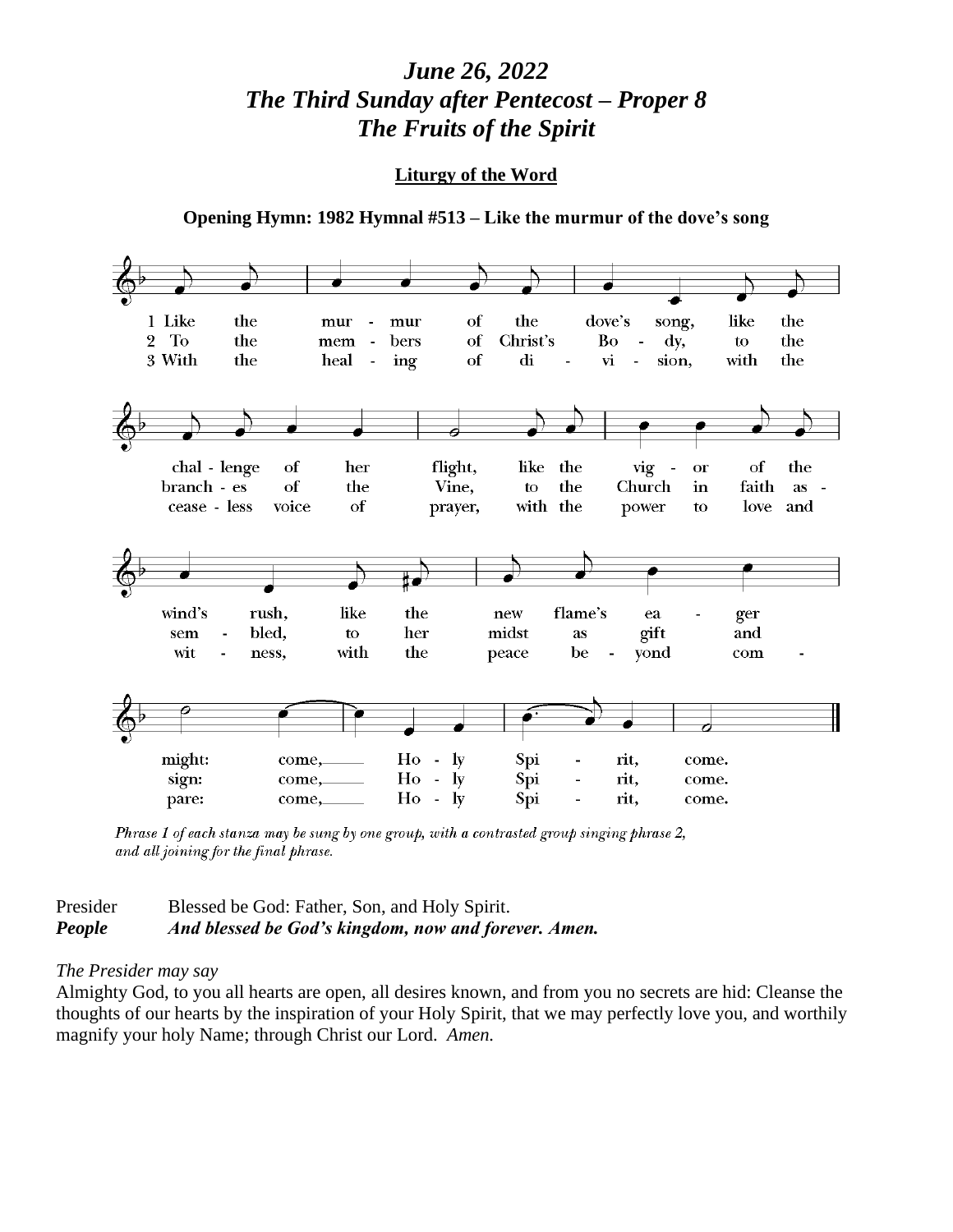

| Presider: | The Lord be with you |
|-----------|----------------------|
| People:   | And also with you    |
|           |                      |

Presider: Let us pray

#### *Collect Prayer*

Almighty God, you have built your Church upon the foundation of the apostles and prophets, Jesus Christ himself being the chief cornerstone: Grant us so to be joined together in unity of spirit by their teaching, that we may be made a holy temple acceptable to you; through Jesus Christ our Lord, who lives and reigns with you and the Holy Spirit, one God, for ever and ever. *Amen.*

#### **The Lessons**

#### *A Reading from First Kings (19:15-16,19-21)*

The Lord said to Elijah, "Go, return on your way to the wilderness of Damascus; when you arrive, you shall anoint Hazael as king over Aram. Also you shall anoint Jehu son of Nimshi as king over Israel; and you shall anoint Elisha son of Shaphat of Abel-meholah as prophet in your place." So he set out from there, and found Elisha son of Shaphat, who was plowing. There were twelve yoke of oxen ahead of him, and he was with the twelfth. Elijah passed by him and threw his mantle over him. He left the oxen, ran after Elijah, and said, "Let me kiss my father and my mother, and then I will follow you." Then Elijah said to him, "Go back again; for what have I done to you?" He returned from following him, took the yoke of oxen, and slaughtered them; using the equipment from the oxen, he boiled their flesh, and gave it to the people, and they ate. Then he set out and followed Elijah, and became his servant.

| Reader: | The word of the Lord.    |
|---------|--------------------------|
| People: | <b>Thanks be to God.</b> |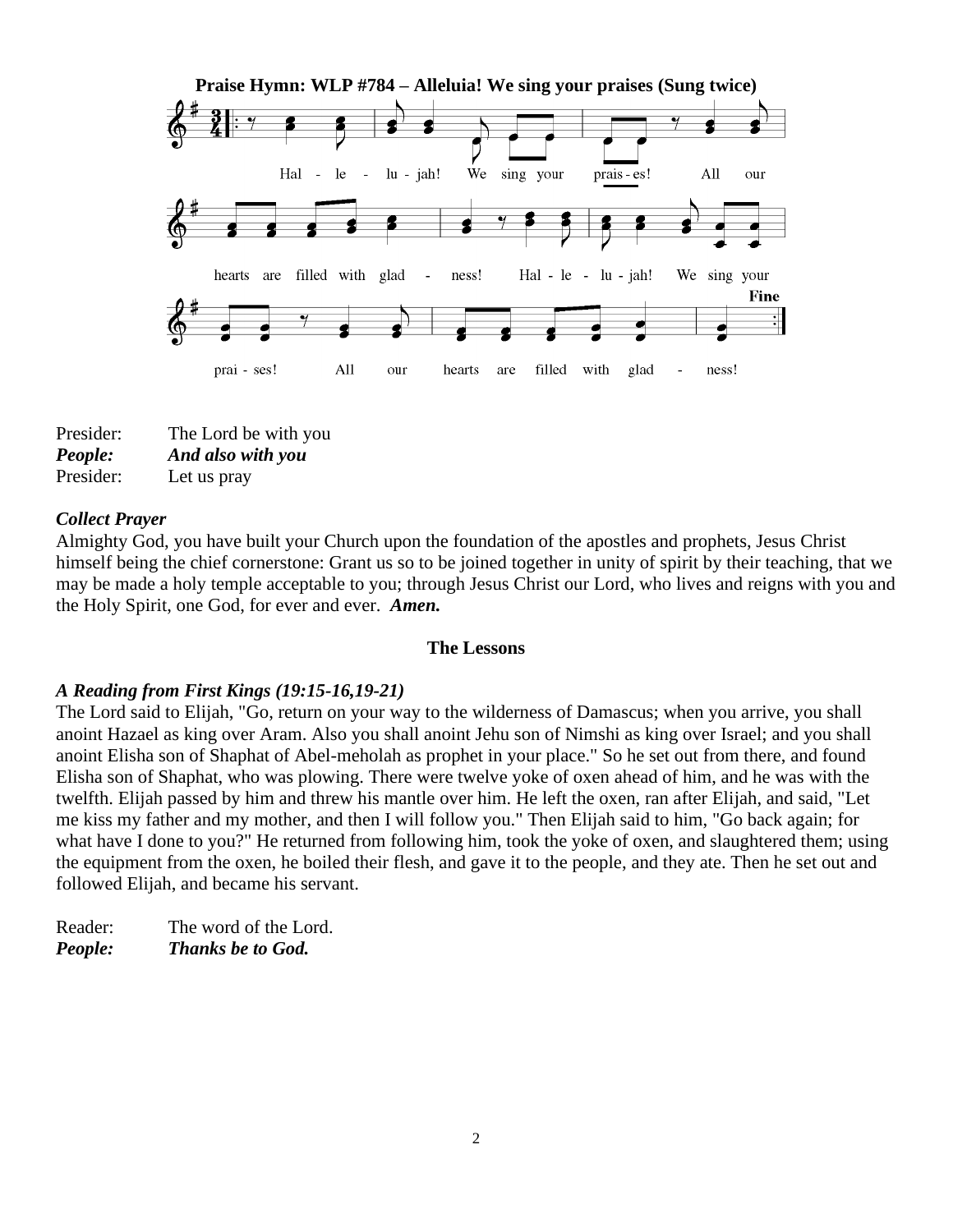# *Psalm 16*

1 Protect me, O God, for I take refuge in you; \* I have said to the Lord, "You are my Lord, my good above all other." 2 All my delight is upon the godly that are in the land, \* upon those who are noble among the people. 3 But those who run after other gods \* shall have their troubles multiplied. 4 Their libations of blood I will not offer, \* nor take the names of their gods upon my lips. 5 O Lord, you are my portion and my cup; \* it is you who uphold my lot. 6 My boundaries enclose a pleasant land; \* indeed, I have a goodly heritage. 7 I will bless the Lord who gives me counsel; \* my heart teaches me, night after night. 8 I have set the Lord always be-fore me; \* because he is at my right hand I shall not fall. 9 My heart, therefore, is glad, and my spirit re-joices; \* my body also shall rest in hope. 10 For you will not abandon me to the grave, \* nor let your holy one see the Pit. 11 You will show me the path of life; \* in your presence there is fullness of joy, and in your right hand are pleasures for ever-more.

# *A Reading from Paul's letter to the Galatians (5:1,13-25)*

For freedom Christ has set us free. Stand firm, therefore, and do not submit again to a yoke of slavery. For you were called to freedom, brothers and sisters; only do not use your freedom as an opportunity for selfindulgence, but through love become slaves to one another. For the whole law is summed up in a single commandment, "You shall love your neighbor as yourself." If, however, you bite and devour one another, take care that you are not consumed by one another. Live by the Spirit, I say, and do not gratify the desires of the flesh. For what the flesh desires is opposed to the Spirit, and what the Spirit desires is opposed to the flesh; for these are opposed to each other, to prevent you from doing what you want. But if you are led by the Spirit, you are not subject to the law. Now the works of the flesh are obvious: fornication, impurity, licentiousness, idolatry, sorcery, enmities, strife, jealousy, anger, quarrels, dissensions, factions, envy, drunkenness, carousing, and things like these. I am warning you, as I warned you before: those who do such things will not inherit the kingdom of God. By contrast, the fruit of the Spirit is love, joy, peace, patience, kindness, generosity, faithfulness, gentleness, and self-control. There is no law against such things. And those who belong to Christ Jesus have crucified the flesh with its passions and desires. If we live by the Spirit, let us also be guided by the Spirit.

Reader: The word of the Lord. *People: Thanks be to God.*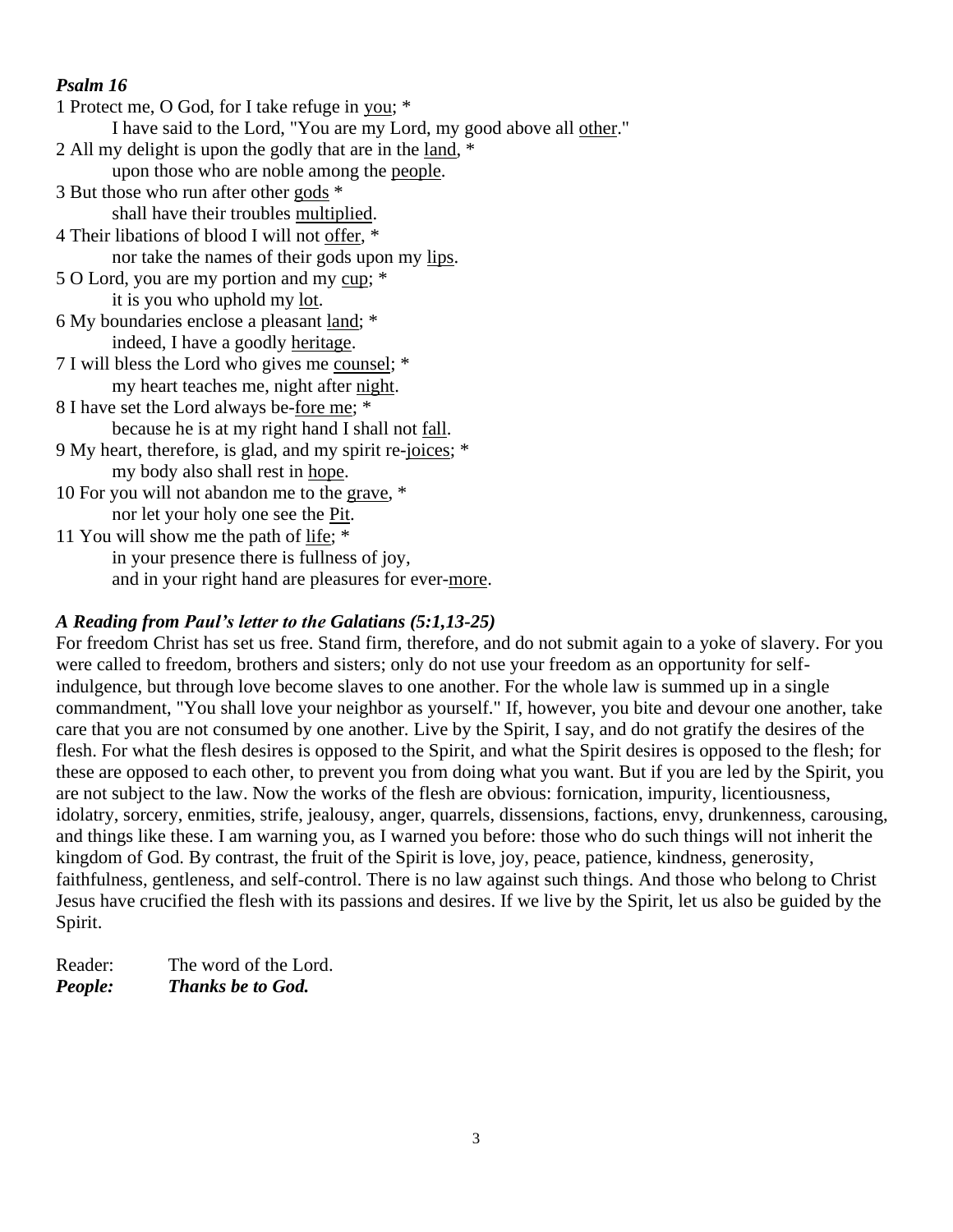

*Presider*: The Holy Gospel of our Lord Jesus Christ according to Luke. *People*: Glory to you Lord Christ.

# *Luke 9:51-62*

When the days drew near for Jesus to be taken up, he set his face to go to Jerusalem. And he sent messengers ahead of him. On their way they entered a village of the Samaritans to make ready for him; but they did not receive him, because his face was set toward Jerusalem. When his disciples James and John saw it, they said, "Lord, do you want us to command fire to come down from heaven and consume them?" But he turned and rebuked them. Then they went on to another village. As they were going along the road, someone said to him, "I will follow you wherever you go." And Jesus said to him, "Foxes have holes, and birds of the air have nests; but the Son of Man has nowhere to lay his head." To another he said, "Follow me." But he said, "Lord, first let me go and bury my father." But Jesus said to him, "Let the dead bury their own dead; but as for you, go and proclaim the kingdom of God." Another said, "I will follow you, Lord; but let me first say farewell to those at my home." Jesus said to him, "No one who puts a hand to the plow and looks back is fit for the kingdom of God."

Presider The Gospel of the Lord *People Praise to you Lord Christ*

The Message Rev. Pamela Lenartowicz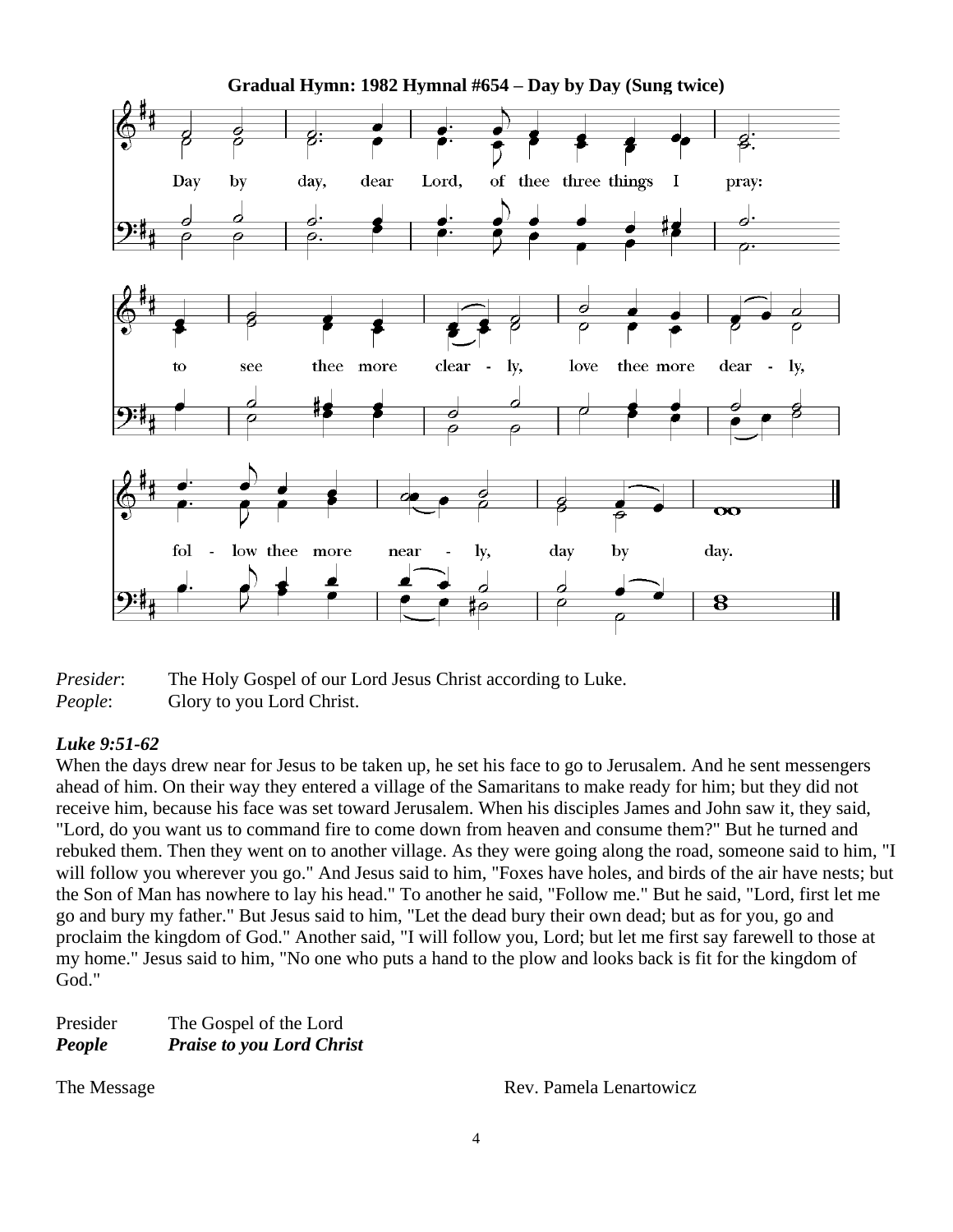# **The Nicene Creed**

We believe in one God, the Father, the Almighty, maker of heaven and earth, of all that is, seen and unseen.

- We believe in one Lord, Jesus Christ, the only Son of God, eternally begotten of the Father, God from God, Light from Light, true God from true God, begotten, not made, of one Being with the Father. Through him all things were made. For us and for our salvation he came down from heaven: by the power of the Holy Spirit he became incarnate from the Virgin Mary, and was made man. For our sake he was crucified under Pontius Pilate; he suffered death and was buried. On the third day he rose again in accordance with the Scriptures; he ascended into heaven and is seated at the right hand of the Father. He will come again in glory to judge the living and the dead, and his kingdom will have no end.
- We believe in the Holy Spirit, the Lord, the giver of life, who proceeds from the Father and the Son. With the Father and the Son he is worshiped and glorified. He has spoken through the Prophets. We believe in one holy catholic and apostolic Church. We acknowledge one baptism for the forgiveness of sins. We look for the resurrection of the dead, and the life of the world to come. Amen.

# **Prayers of the People**

Prayer Leader: We cry aloud to you; *People: O God, hear us.*

# **General Confession**

*The Presider then says* Let us confess our sins against God and our neighbor.

*Silence may be kept.*

# *Minister and People (Standing or kneeling)*

Most merciful God, we confess that we have sinned against you in thought, word, and deed, by what we have done, and by what we have left undone. We have not loved you with our whole heart; we have not loved our neighbors as ourselves. We are truly sorry and we humbly repent. For the sake of your Son Jesus Christ, have mercy on us and forgive us; that we may delight in your will, and walk in your ways, to the glory of your Name. Amen.

# *The Priest standing says*

Almighty God have mercy on you, forgive you all your sins through our Lord Jesus Christ, strengthen you in all goodness, and by the power of the Holy Spirit keep you in eternal life. *Amen.*

# **The Peace**

| Presider | The peace of the Lord be always with you. |
|----------|-------------------------------------------|
| People   | And also with you.                        |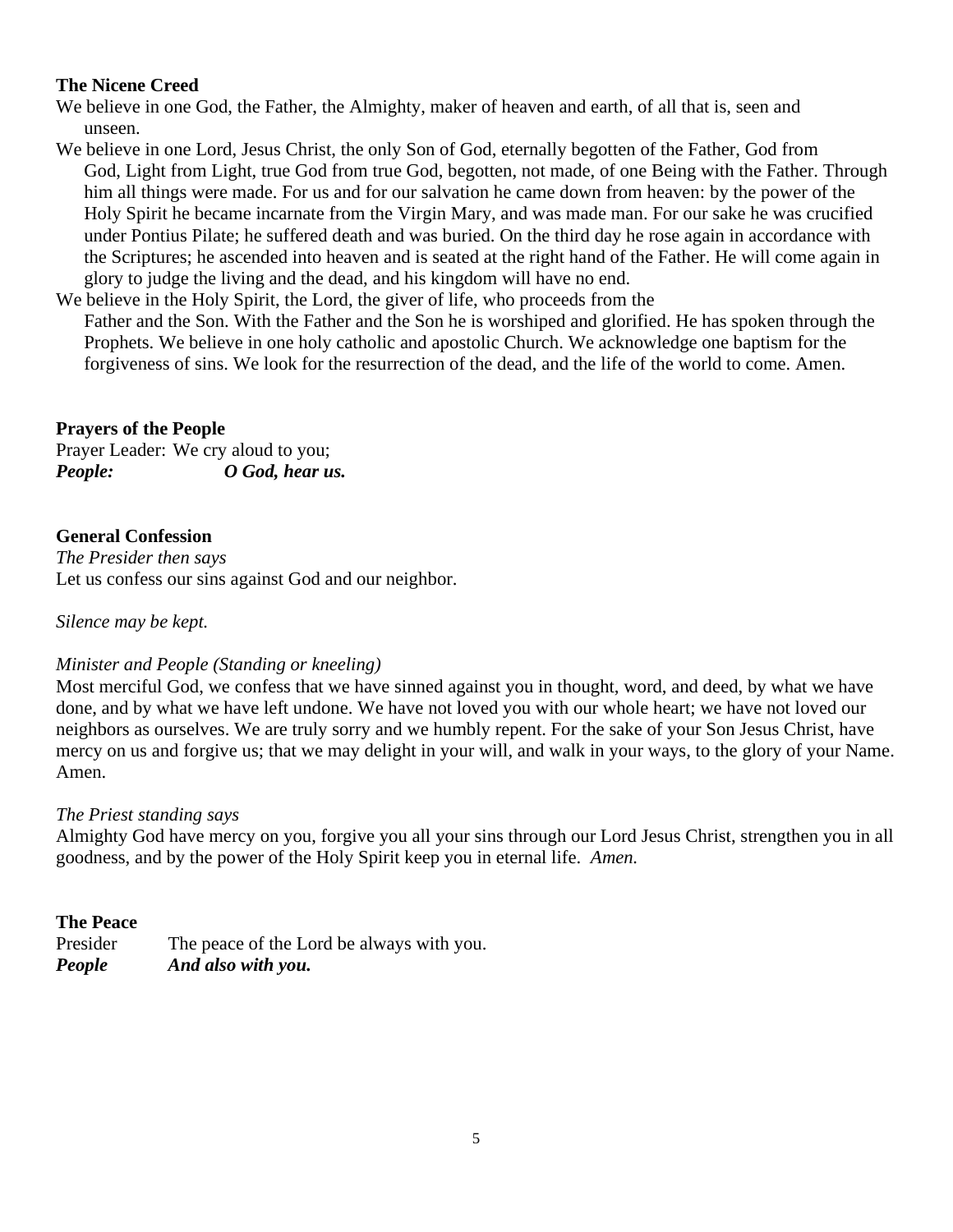#### **The Holy Communion**

*All Baptized Christians are welcome to join us at the Altar for Holy Communion*



Words and Music: Lois Brokerinig @ 1990 Lois Brokering. All rights reserved. Used by permission of Herb Brokering.

#### *Doxology*

Praise God from whom all blessings flow, Praise him all creatures here below. Praise him above ye heavenly hosts, Praise Father, Son and Holy Ghost.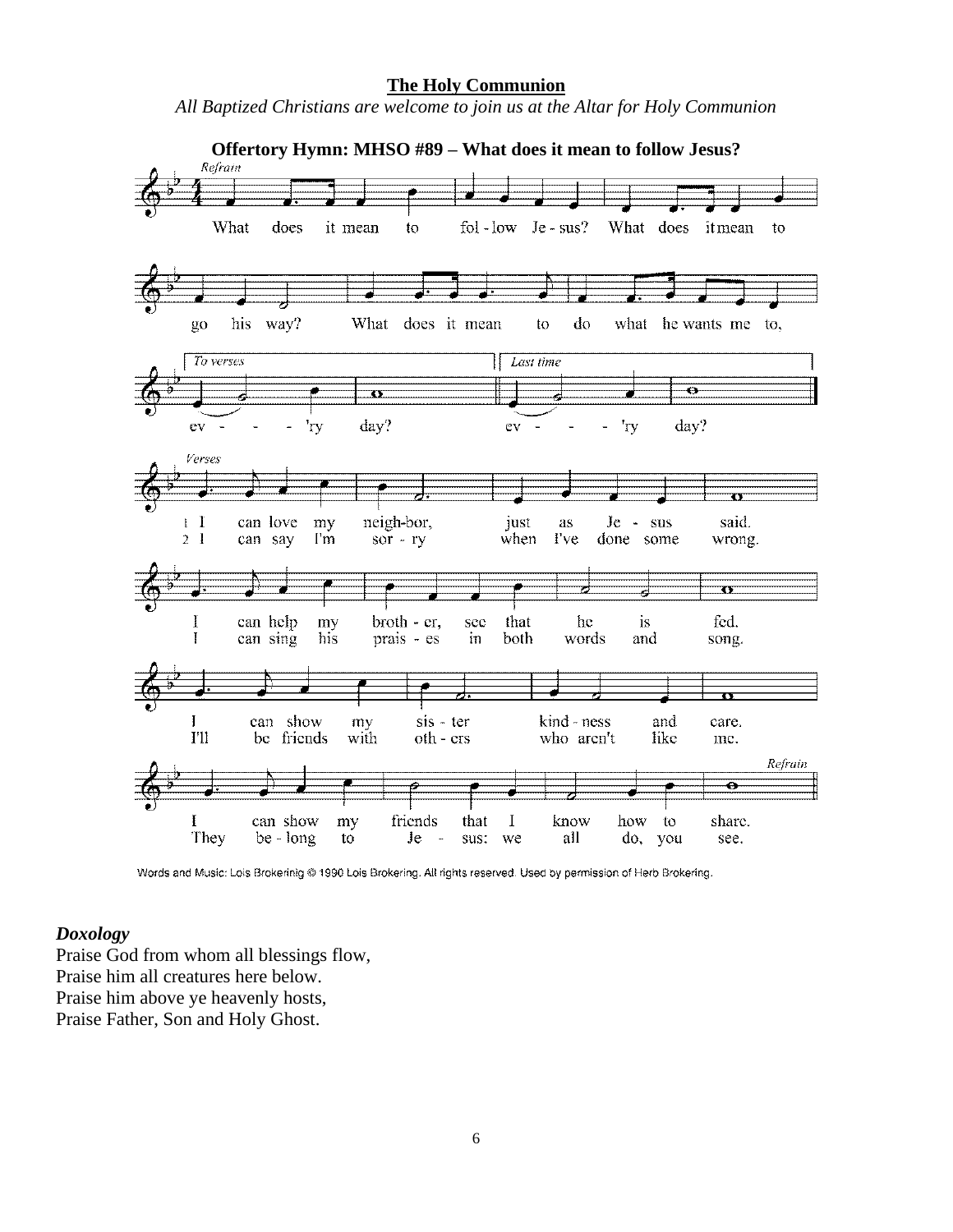# **Eucharistic Prayer C**

| Presider:      | The Lord be with you.                      |
|----------------|--------------------------------------------|
| People:        | And also with you.                         |
| Presider:      | Lift up your hearts.                       |
| <b>People:</b> | We lift them to the Lord.                  |
| Presider:      | Let us give thanks to the Lord our God.    |
| People:        | It is right to give God thanks and praise. |

God of all power, Ruler of the Universe, you are worthy of glory and praise. *Glory to you for ever and ever.*

At your command all things came to be: the vast expanse of interstellar space, galaxies, suns, the planets in their courses, and this fragile earth, our island home.

*By your will they were created and have their being***.**

From the primal elements you brought forth the human race, and blessed us with memory, reason, and skill. You made us the rulers of creation. But we turned against you, and betrayed your trust; and we turned against one another.

*Have mercy, Lord, for we are sinners in your sight*

Again and again, you called us to return. Through prophets and sages you revealed your righteous Law. And in the fullness of time you sent your only Son, born of a woman, to fulfill your Law, to open for us the way of freedom and peace.

*By his blood, he reconciled us. By his wounds, we are healed.*

And therefore we praise you, joining with the heavenly chorus, with prophets, apostles, and martyrs, and with all those in every generation who have looked to you in hope, to proclaim with them your glory, in their unending hymn:

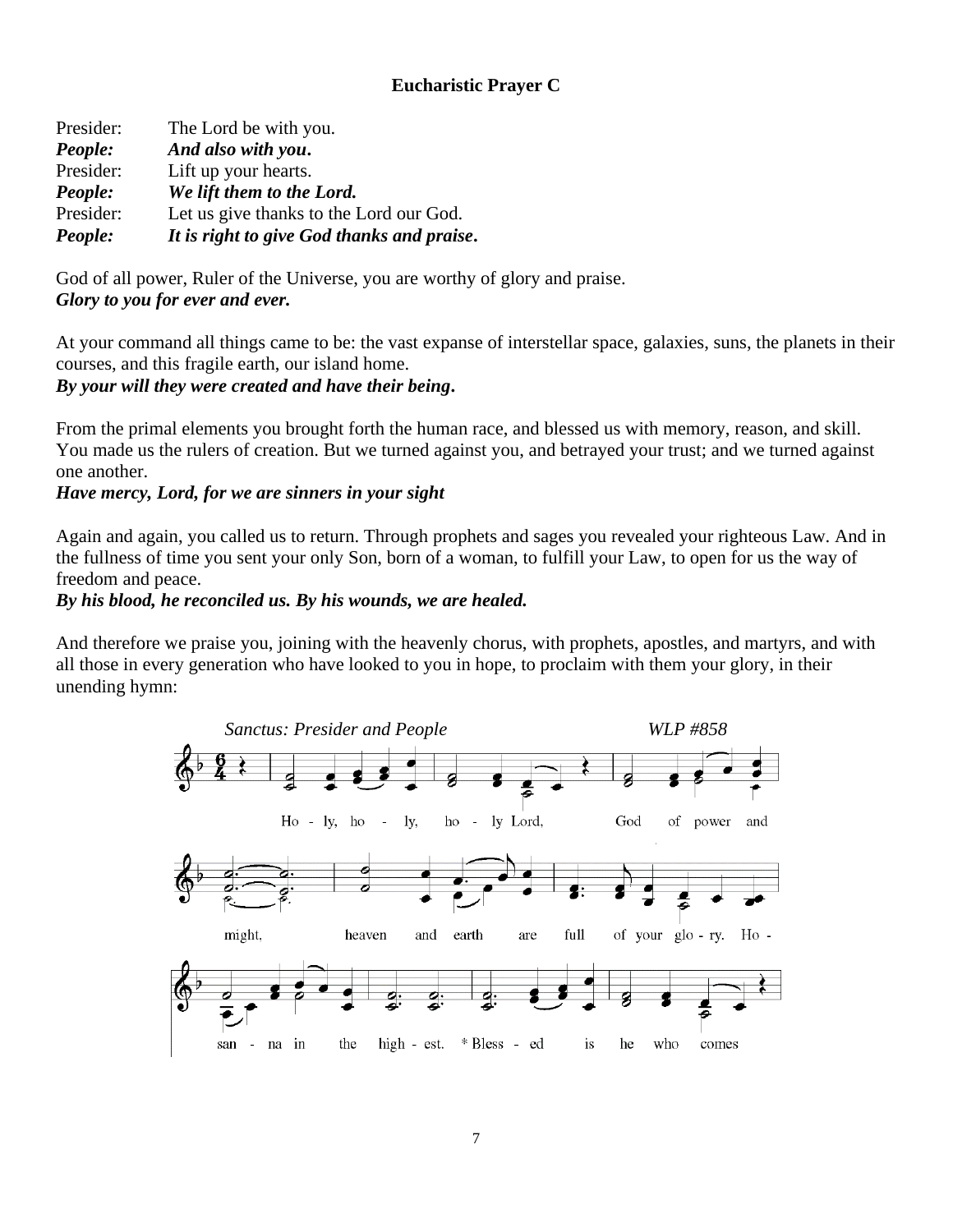

#### *The Presider continues:*

And so, Father, we who have been redeemed by him, and made a new people by water and the Spirit, now bring before you these gifts. Sanctify them by your Holy Spirit to be the Body and Blood of Jesus Christ our Lord. On the night he was betrayed he took bread, said the blessing, broke the bread, and gave it to his friends, and said, "Take, eat: This is my Body, which is given for you. Do this for the remembrance of me." After supper, he took the cup of wine, gave thanks, and said, "Drink this, all of you: This is my Blood of the new Covenant, which is shed for you and for many for the forgiveness of sins. Whenever you drink it, do this for the remembrance of me." Remembering now his work of redemption, and offering to you this sacrifice of thanksgiving, *We celebrate his death and resurrection, as we await the day of his coming***.**

Lord God of our Fathers: God of Abraham, Isaac, and Jacob; Lord God of our Mothers: God of Sarah, Rebecca and Rachel. Leah & Mary; God and Father of our Lord Jesus Christ: Open our eyes to see your hand at work in the world about us. Deliver us from the presumption of coming to this Table for solace only, and not for strength; for pardon only, and not for renewal. Let the grace of this Holy Communion make us one body, one spirit in Christ, that we may worthily serve the world in his name. *Risen Lord, be known to us in the breaking of the Bread.*

Accept these prayers and praises, Father, through Jesus Christ our great High Priest, to whom, with you and the Holy Spirit, your Church gives honor, glory, and worship, from generation to generation.



*And now, as our Savior Christ has taught us, we are bold to say,*

*Our Father, who art in heaven, hallowed be thy Name, thy kingdom come, thy will be done, on earth as it is in heaven. Give us this day our daily bread. And forgive us our trespasses, as we forgive those who trespass against us. And lead us not into temptation, but deliver us from evil. For thine is the kingdom, and the power, and the glory, for ever and ever. Amen.*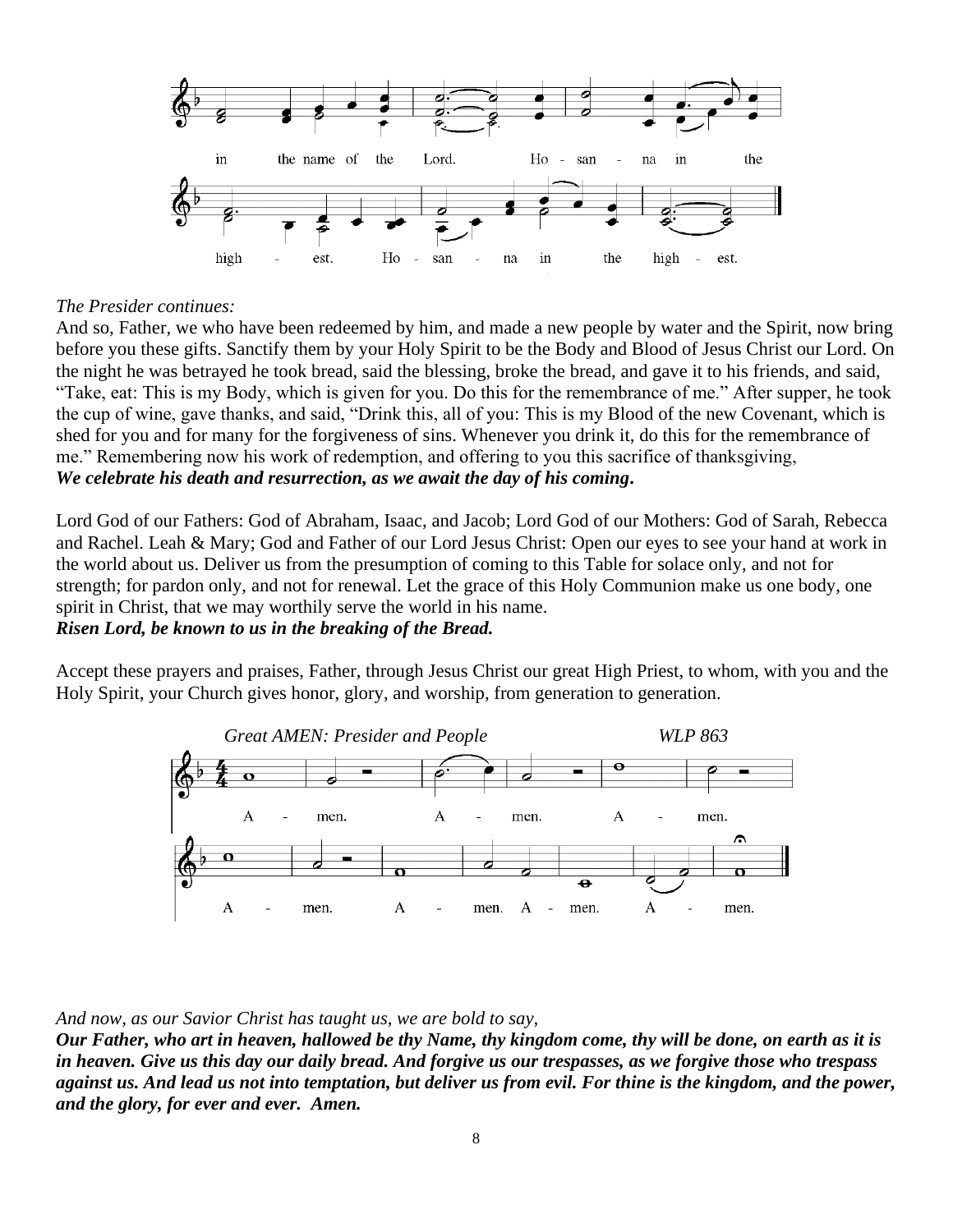#### Breaking of the Bread



@ 1977 Lanny Wolfe Music. All rights controlled by Gaither Copyright Management. Used by permission.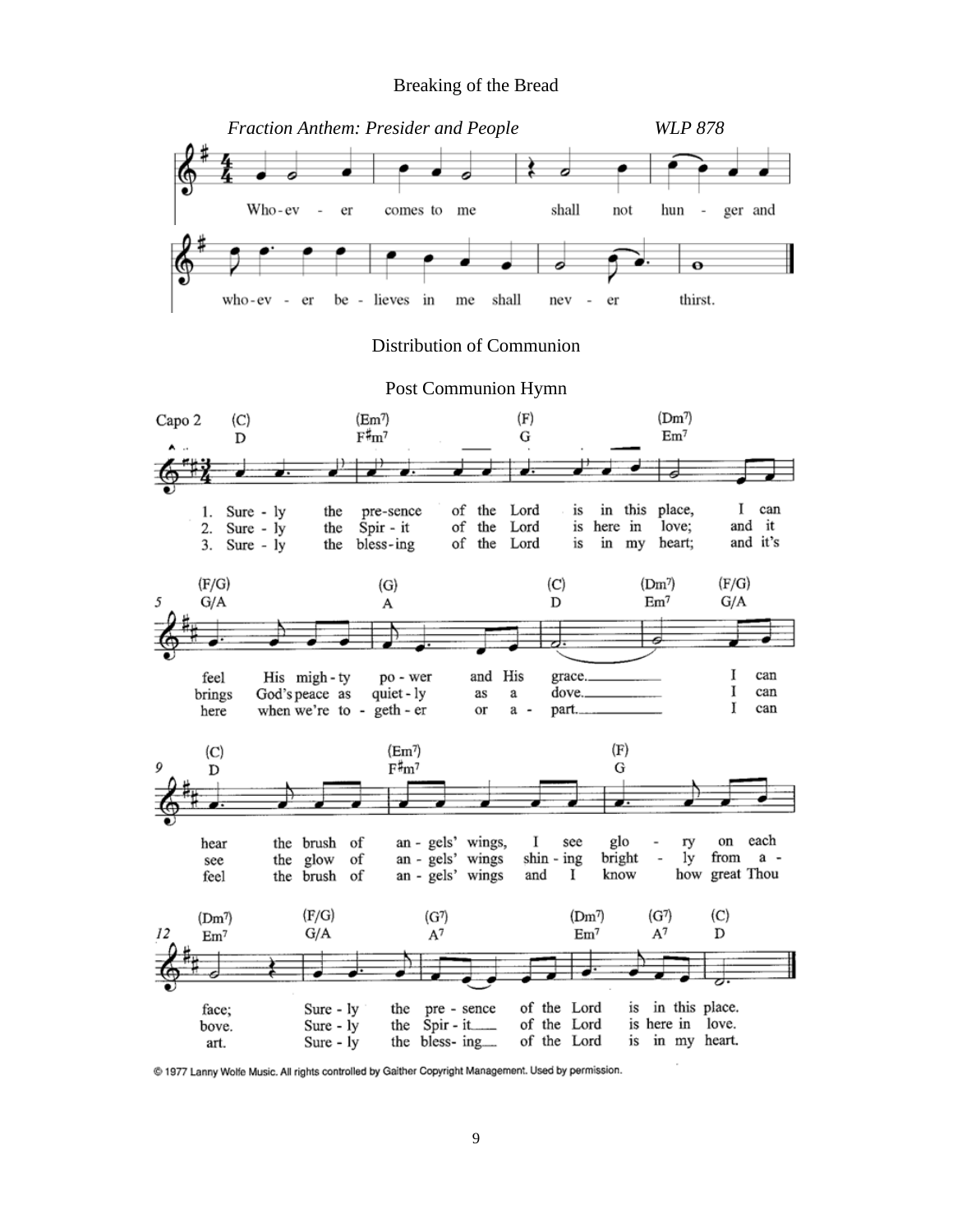#### Post-Communion Prayer:

*Almighty and everliving God, we thank you for feeding us with the spiritual food of the most precious Body and Blood of your Son our Savior Jesus Christ; and for assuring us in these holy mysteries that we are living members of the Body of your Son, and heirs of your eternal kingdom. And now, Father, send us out to do the work you have given us to do, to love and serve you as faithful witnesses of Christ our Lord. To him, to you, and to the Holy Spirit, be honor and glory, now and for ever. Amen.*

Blessing

Announcements



Dismissal

*Thanks to those who participated in today's service:* Presider: The Rev. Pamela Lenartowicz Lector/Prayer leader: Barb Austin Eucharistic Minister: Tony Comeford Organist: Josh Howell Sacristans: Judy Doyen, Susan Nye, Marilyn Keyes Internet Technology: Doug and Joan Goolsby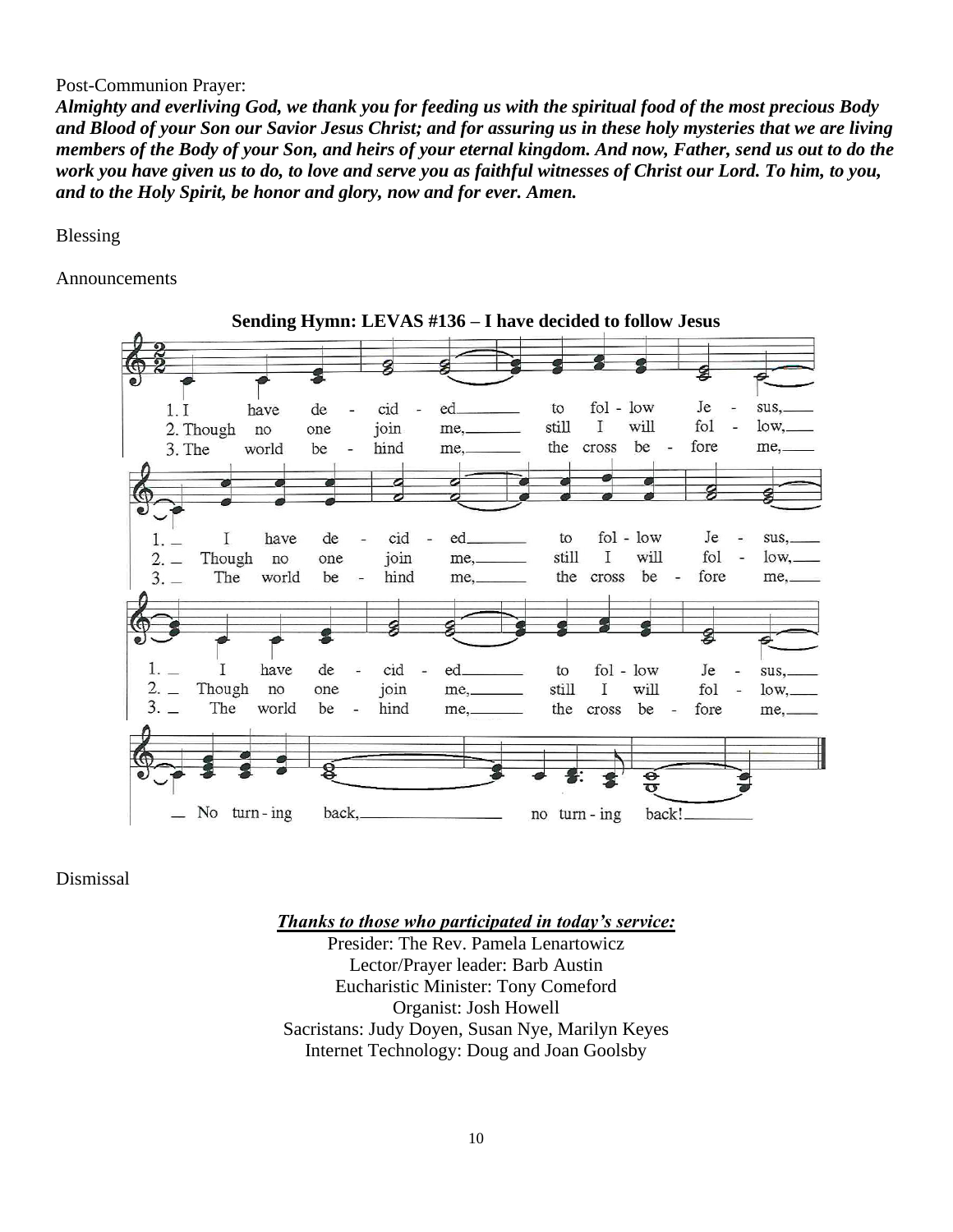#### *Prayers of the People for June 19, 2022*

#### *Pray for those who are ill or otherwise in need*

Al Ochsner, Lotta Westlund, Myrna Tarr, Theodora Cichoski, Barb Austin, Jeff & Julie Lamson, Joanne Roe, Joseph Campagna, Rev. Gerry Rehagen, Marirose Rehagen, Patti Moore, Connie Russo, Dan Tilton, Pam Fairchild, Boughner Family, Truax Family, Derek & Marie Peruski, Brad & Maureen Derenzy, Bill Skinner, Ted & Elaine Carlock, Richard Williams, Coppernoll Family, Hodge Family, Carol Greene, Wilde Family, Rebecca Spencer, Linda Lucas, David Doyen, Christel Ivy, Cherisa & Harley Felver, Connie Daystra, Mike Coonan, Judy Belbot, Myra Morris, Melinda Gracyzk, Laura Morris, Jen & Steve Dipzinski, Tasha & family, Margo R.

#### *Pray for peace in Ukraine and the rest of the world Pray for the end of Gun violence*

#### *Pray for our Church*

The Most Rev. Michael Curry - Presiding Bishop The Rev. Gay Jennings - President of the House of Deputies The Rt. Rev. Prince Singh - Bishop Provisional All Bishops and Deputies attending General Convention in July The Rev. Pamela Lenartowicz - Priest-in-charge The Vestry and Lay leaders of the Parish Our Parish Family

#### *Pray for our Community*

The people of Gaylord and the surrounding communities Our Police, Sheriffs, and State Troopers The hungry and homeless that they may find food and shelter

#### *Pray for our Country*

President Joseph Biden and Vice President Kamala Harris Governor Gretchen Whitmer and Lt. Governor Garlin Gilchrist Our National and State Congresses Our Military men and women throughout the world

#### *Announcements for June 26, 2022*

*Update Directory -* Sue is working on a new church directory. Please let her know if you have any changes to your contact information or you would like to update your picture!

*Spirit of St. Andrew at Aspen Ridge on June 30 at 3:00 pm*

*Rev. Pam will be at General Convention from July 6 through July 12.* Jackie Skinner will be leading Morning Prayer on July 10. The Rev. Megan Crouch will be covering for any pastoral emergencies. She can be reached at 989-732-1991.

#### *Vestry Meeting July 19 at 6:00 pm via Zoom.*